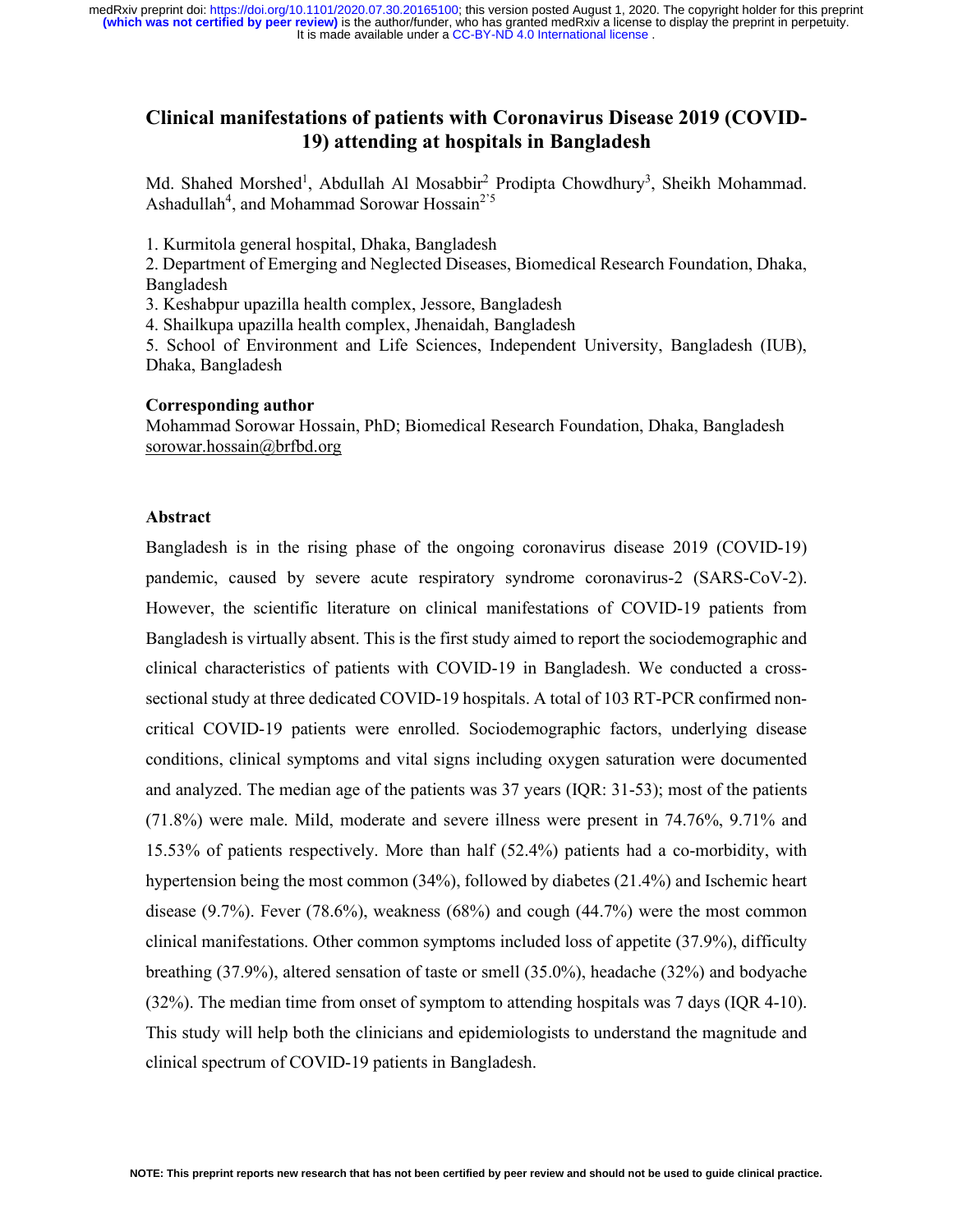### **Introduction**

The world has been experiencing one of the most serious public health crises in the history of humankind. The ongoing pandemic of coronavirus disease 2019 (COVID-19) is caused by severe acute respiratory syndrome coronavirus-2 (SARS-CoV-2). As of 28 July 2020, over 16 million individuals have been infected with over 650,000 deaths worldwide [1]. SARS-COV-2 infection predominantly results in an acute respiratory illness. In addition, it can cause a myriad of extrapulmonary symptoms. The clinical spectrum ranges from asymptomatic or mildly symptomatic flu-like illness to potentially life-threatening critical conditions [2]. Recent studies suggest that the clinical spectrum of COVID-19 can vary among different ethnicities and geographical locations across the world [3].

Owing to a population of over 160 million, inadequate healthcare system, and poor personal hygiene among the general population, Bangladesh is considered one of the high-risk countries for coronavirus spread. The first official case of COVID-19 was reported on 8 March 2020, and the epidemic still appears to be in a growing phase. As of 30 July 2020, a total of 234,889 cases and 3083 deaths have been reported in Bangladesh [1]. However, the information on clinical manifestations from Bangladesh is scarce in the literature. Therefore, this study aimed to document the clinical spectrum of COVID-19 patients attending fever clinics in Bangladesh.

#### **Methods**

This was a cross-sectional study conducted among RT-PCR confirmed COVID-19 patients attending the fever clinic of a dedicated COVID-19 Hospital (Kurmitola general hospital) in Dhaka city of Bangladesh and two Upazila health complexes from different districts (Jessore and Jhenaidah) from 5 July to 18 July 2020. Diagnosis of SARS-COV-2 infection and assessment of severity were done based on the WHO interim guidance [4]. Data were collected only from non-critical COVID-19 patients as critical patients required immediate intensive care admission making them unable to respond to the questions. Socio-demographic and clinical data were evaluated and collected by experienced clinicians using a pretested case record form. Verbal consent was taken from all participants. The institutional review board of Biomedical Research Foundation, Bangladesh approved the study protocol (Ref. no: BRF/ERB/2020/003).

Data was analysed by SPSS Statistics software 22.0 (Armonk, NY: IBM Corp). Data were expressed in number (percentages, %) and median (interquartile range, IQR) as appropriate. We used Pearson's chi square test, Fisher's exact test and Kruskal Wallis test to compare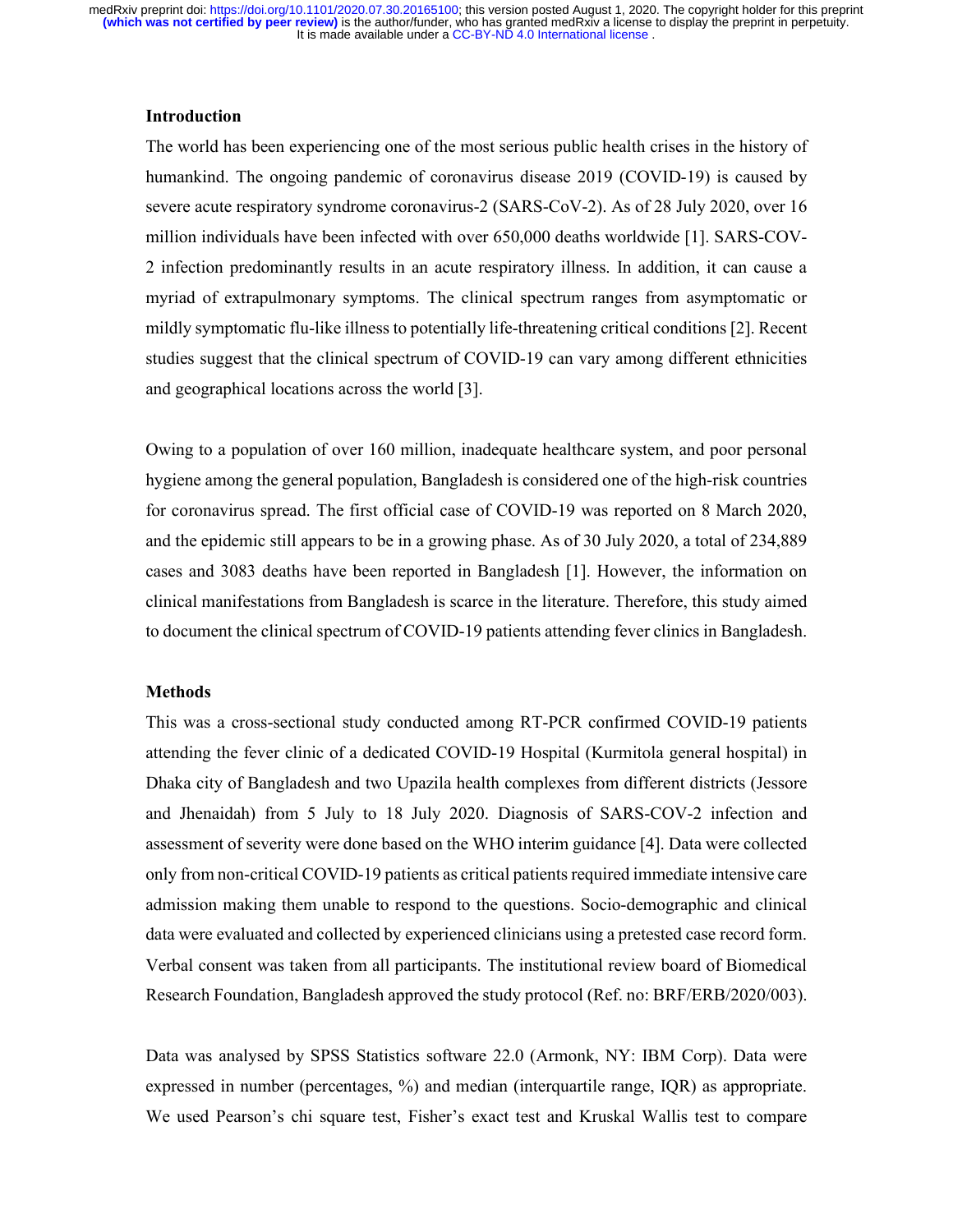differences between mild, moderate and severe patients where appropriate. Logistic regression was used to study associations.  $P \le 0.5$  was set as statistically significant.

# **Results**

A total of 103 laboratory-confirmed COVID-19 patients were enrolled. About 75% (77) of cases presented with mild symptoms, followed by nearly 15% severe and 10% moderate cases. Overall, the median age of the participants was 37 years (IQR: 31-53); more than 80% of these patients were under 60 years. (Table 1). Most of the patients were male (71.8%). More than half of the patients (52.4%) had at least one co-morbidity, including hypertension in 35 (34%), diabetes in 22 (21.4%) and ischaemic heart disease in 10 (9.7%) patients. Notably, around 80% of moderate and severe cases had comorbidity. The median time from onset of symptom to attending fever clinic was 7 days (IQR 4-10).

Overall, the most common symptoms reported were fever (78.6%), weakness (68%) and cough (44.7%) followed by loss of appetite (37.9%), difficulty breathing (37.9%), altered sensation of taste or smell (35.0%), headache (32%) and body ache (32%). Less common symptoms included sore throat  $(28.2\%)$ , diarrhoea  $(22.3\%)$  and chest pain  $(14.6\%)$ . Fever was the most prevalent symptom in all groups of patients. Interestingly, 80% of moderate patients experienced difficulty breathing compared to 62.5% severe patients. (Table 2). More than half of the severe cases had tachycardia (56.3%) and tachypnoea (56.3%) at presentation; their median oxygen saturation was 87.5% (IQR 77.25-89.0).

### **Discussion**

This study aimed to determine the clinical characteristics of RT-PCR confirmed patients with COVID-19 attending fever clinics of government hospitals in Bangladesh. To the best of our knowledge, this is the first hospital-based report presenting clinical features of COVID-19 patients from Bangladesh.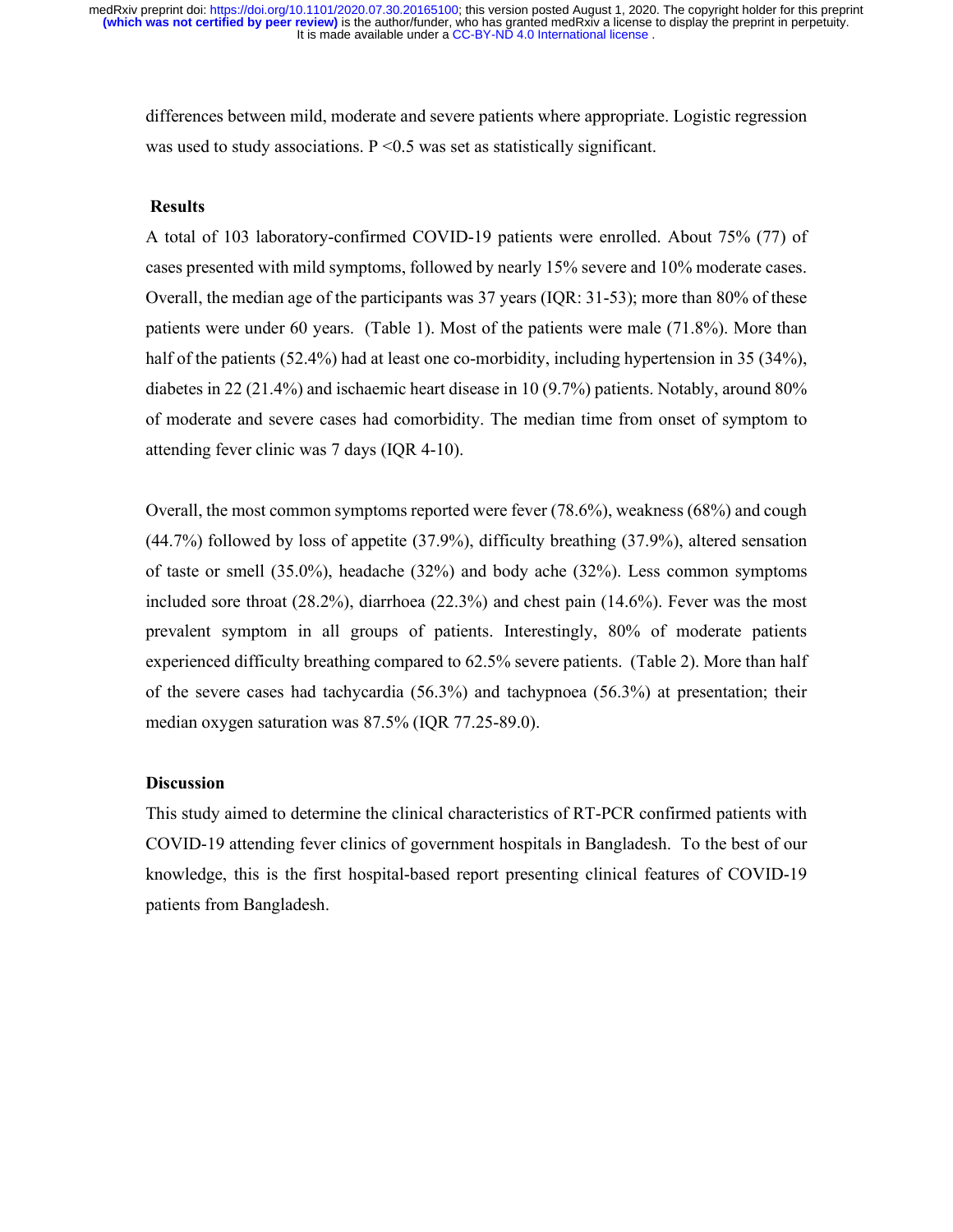| <b>Variables</b>          | <b>Total</b> | Mild         | Moderate      | <b>Severe</b> | p          |
|---------------------------|--------------|--------------|---------------|---------------|------------|
| n(%)                      |              |              |               |               |            |
| Patients' number          | 103(100)     | 77 (74.76)   | 10(9.71)      | 16(15.53)     |            |
| Age (years), median (IQR) | 37.0         | 35.0         | 52.5          | 62.5          | $< 0.001*$ |
|                           | (31.0, 53.0) | (29.0, 45.0) | (38.0, 63.25) | (42.5, 65.0)  |            |
| Age group                 |              |              |               |               |            |
| $\leq 60$ years           | 84 (81.6)    | 70 (90.9)    | 7(70.0)       | 7(43.8)       | $0.001$    |
| $>60$ years               | 19 (18.4)    | 7(9.1)       | 3(30.0)       | 9(56.3)       |            |
| Gender                    |              |              |               |               |            |
| Male                      | 74 (71.8)    | 55 (71.4)    | 9(90.0)       | 10(62.5)      | 0.38       |
| Female                    | 29 (28.2)    | 22(28.6)     | 1(10.0)       | 6(37.5)       |            |
| Area of residence         |              |              |               |               |            |
| Urban                     | 69 (67)      | 51(66.2)     | 6(60.0)       | 12(75.0)      | 0.73       |
| Rural                     | 34(33.0)     | 26(33.8)     | 4(40.0)       | 4(25.0)       |            |
| Smoking habit             |              |              |               |               |            |
| Smokers                   | 32(31.1)     | 25(32.5)     | 3(30.0)       | 4(25.0)       | 0.94       |
| Nonsmokers                | 71 (68.9)    | 52(67.5)     | 7(70.0)       | 12(75.0)      |            |
| Comorbidities             |              |              |               |               |            |
| At least one comorbidity  | 54 (52.4)    | 33 (42.9)    | 8(80.0)       | 13(81.3)      | 0.003      |
| Hypertension              | 35(34.0)     | 22(28.6)     | 4(40.0)       | 9(56.3)       | 0.09       |
| Diabetes mellitus         | 22(21.4)     | 10(13.0)     | 4(40.0)       | 8(50.0)       | 0.002      |
| Ischemic heart disease    | 10(9.7)      | 4(5.2)       | 2(20.0)       | 4(25.0)       | 0.02       |
| Chronic kidney disease    | 8(7.8)       | 3(3.9)       | 1(10.0)       | 4(25.0)       | 0.02       |
| Bronchial asthma          | 6(5.8)       | 5(6.5)       | 0(0.0)        | 1(6.3)        | 1.00       |
| Chronic obstructive       | 3(2.9)       | 1(1.3)       | 1(10.0)       | 1(6.3)        | 0.16       |
| pulmonary disease         |              |              |               |               |            |
| **Others                  | 16(15.5)     | 11(14.3)     | 1(10.0)       | 4(25.0)       | 0.53       |

# **Table 1. Characteristics of patients with COVID-19 (N= 103)**

Within parentheses are percentages over column total of respective variable

Pearson's chi square test/ Fisher's exact test was done as appropriate \*Kruskal Wallis test was done

**\*\*** Other comorbidities: Cerebrovascular disease 3 (2.9%), dyslipidemia 3 (2.9%), acute kidney injury 2 (1.9%), chronic liver disease 2 (1.9%), malignancy 1 (1.0%), Graves' thyrotoxicosis 1 (1.0%), nonalcoholic fatty liver disease 1 (1.0%), benign enlargement of prostate 1 (1.0%), allergic rhinitis 1 (1.0%), schizophrenia 1 (1.0%)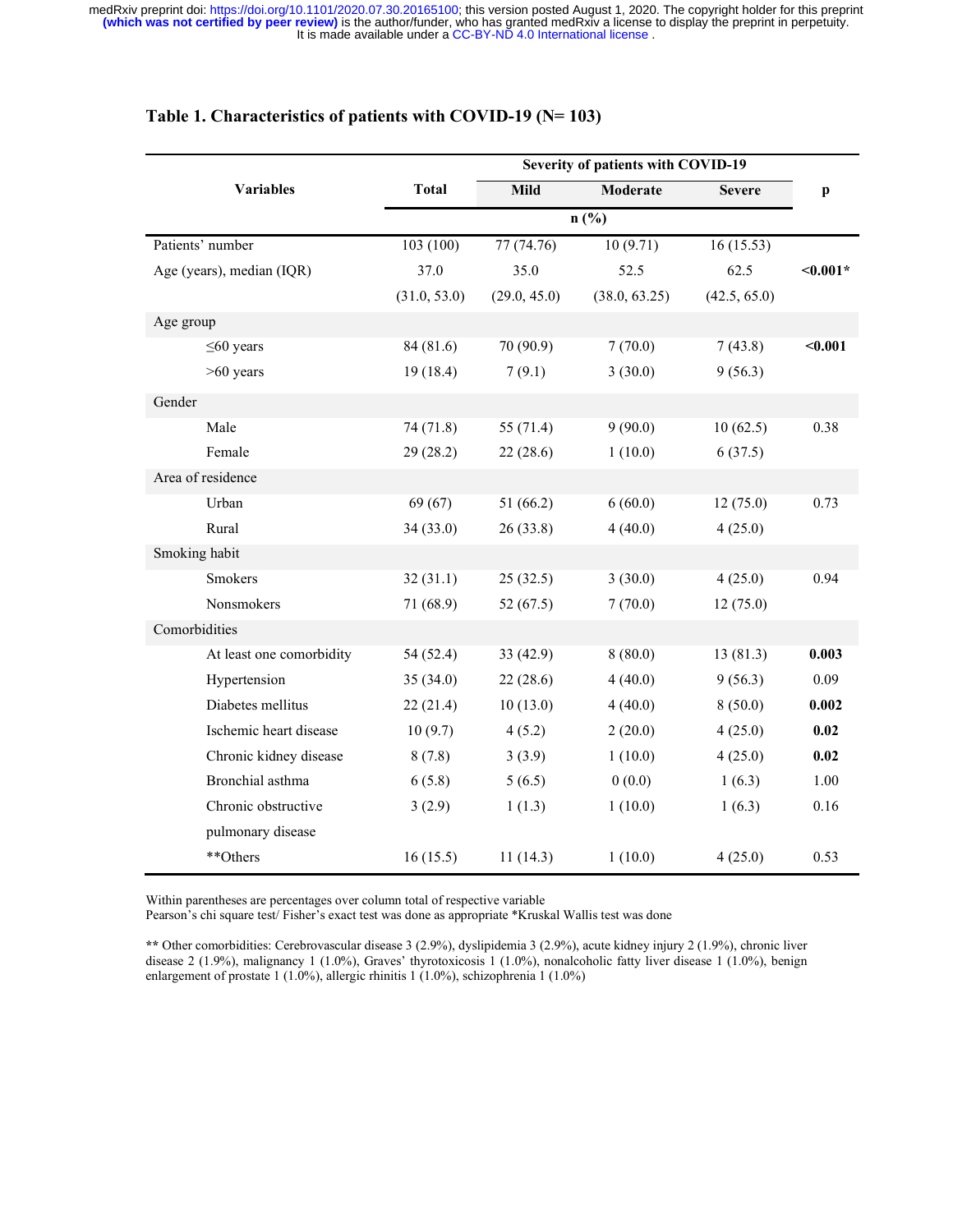|                                          | <b>Severity of COVID-19</b> |              |                 |               |             |
|------------------------------------------|-----------------------------|--------------|-----------------|---------------|-------------|
| <b>Variables</b>                         | <b>Total</b>                | <b>Mild</b>  | <b>Moderate</b> | <b>Severe</b> | $\mathbf p$ |
|                                          |                             | n(%)         |                 |               |             |
| Onset of symptom to consultation (days), | $7.0\,$                     | $7.0\,$      | 10.0            | 9.5           | $0.09*$     |
| median (IQR)                             | (4.0, 10.0)                 | (3.0, 10.0)  | (6.75, 12.0)    | (6.25, 10.0)  |             |
| Symptoms                                 |                             |              |                 |               |             |
| Fever                                    | 81 (78.6)                   | 57(74.0)     | 10(100.0)       | 14(87.5)      | 0.13        |
| Weakness/fatigue                         | 70(68.0)                    | 52(67.5)     | 6(60.0)         | 12(75.0)      | 0.73        |
| Cough                                    | 46 (44.7)                   | 34 (44.2)    | 5(50.0)         | 7(43.8)       | 0.95        |
| Loss of appetite                         | 39 (37.9)                   | 26(33.8)     | 7(70.0)         | 6(37.5)       | 0.10        |
| Difficult breathing                      | 39 (37.9)                   | 21(27.3)     | 8(80.0)         | 10(62.5)      | $0.001$     |
| Altered smell/taste                      | 36(35.0)                    | 30(39.0)     | 4(40.0)         | 2(12.5)       | 0.10        |
| Headache                                 | 33(32.0)                    | 25(32.5)     | 3(30.0)         | 5(31.3)       | 1.00        |
| Bodyache                                 | 33(32.0)                    | 23(29.9)     | 5(50.0)         | 5(31.3)       | 0.43        |
| Sore throat                              | 29(28.2)                    | 27(35.1)     | 0(0.0)          | 2(12.5)       | 0.02        |
| Diarrhea                                 | 23(22.3)                    | 18(23.4)     | 1(10.0)         | 4(25.0)       | 0.73        |
| Chest pain                               | 15(14.6)                    | 13(16.9)     | 2(20.0)         | 0(0.0)        | 0.14        |
| Runny nose                               | 12(11.7)                    | 9(11.7)      | 1(10.0)         | 2(12.5)       | $1.00\,$    |
| Chill                                    | 11(10.7)                    | 8(10.4)      | 0(0.0)          | 3(18.8)       | 0.35        |
| Others                                   | 23(22.3)                    | 17(22.1)     | 1(10.0)         | 5(31.3)       | 0.43        |
| Signs at presentation                    |                             |              |                 |               |             |
| Tachycardia (pulse>100 beats/            | 37(35.9)                    | 26(33.8)     | 2(20.0)         | 9(56.3)       | 0.13        |
| minute)                                  |                             |              |                 |               |             |
| Fever $(T > 38$ °C)                      | 16(15.5)                    | 12(15.6)     | 1(10.0)         | 3(18.8)       | 0.90        |
| Tachypnea (respiratory rate >24          | 11(10.7)                    | 0(0.0)       | 2(20.0)         | 9(56.3)       | $0.001$     |
| breaths/minute)                          |                             |              |                 |               |             |
| Systolic blood pressure (mm-Hg),         | 120                         | 120          | 125             | 138           | $0.02*$     |
| median (IQR)                             | (110, 136)                  | (110, 130)   | (113.5, 140)    | (120, 148.8)  |             |
| Oxygen saturation (%), median (IQR)      | 96.0                        | 97.0         | 93.0            | 87.5          | $< 0.001*$  |
|                                          | (93.0, 98.0)                | (95.0, 98.0) | (91.75, 98.0)   | (77.25, 89.0) |             |

### **Table 2. Clinical features of patients with COVID-19 at presentations (N= 103)**

Within parentheses are percentages over column total of respective variable, Pearson's chi square test/ Fisher's exact test was done as appropriate \*Kruskal Wallis test was done

*Other symptoms:* Vomiting 8 (7.8%), abdominal pain 6 (5.8%), dizziness 5 (4.9%), red eye 4 (3.9%)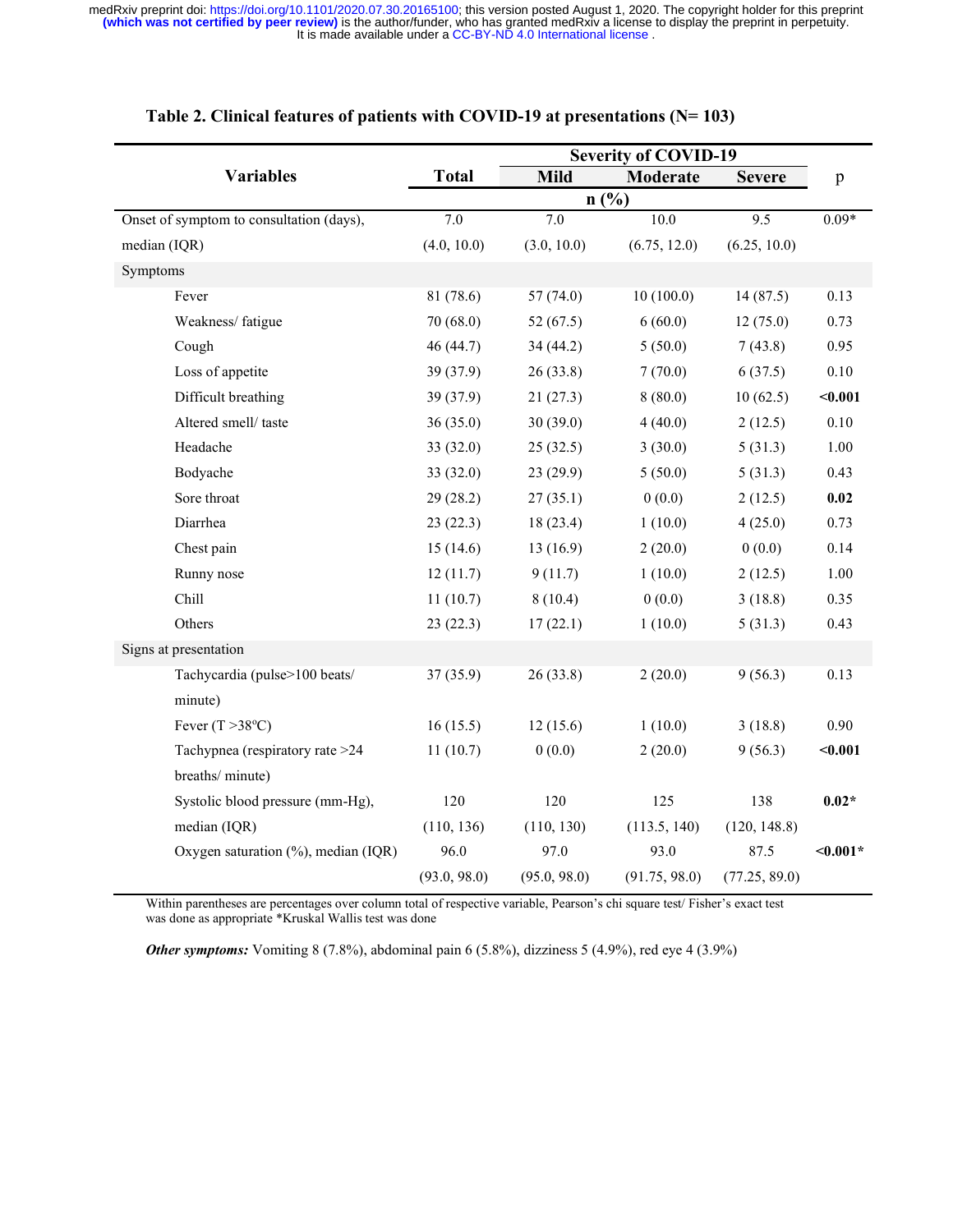The most prevalent symptoms of non-critical COVID-19 patients in Bangladesh consist of fever (78.6%), fatigue (68%), and cough (44.7%). Similarly, in a meta-analysis from China, most prevalent symptoms were fever (80.4%), cough (63.1%) and fatigue (46%) (ref).5 However, studies from China included both critical and non-critical patients. In contrast, one study from Europe on mild to moderate patients reported that headache (70.3%), loss of smell (70.2%), nasal obstruction (67.8%) were the most common symptoms; fever was reported by only 45.4% of patients. Interestingly, 39% of mild cases, 40% of moderate cases and 12.5% of severe cases reported altered sensation of taste or smell in this study. While olfactory and gustatory dysfunctions were prevalent symptoms in European patients, they were only rarely reported in Chinese patients [6,7].

In this study, about 15% cases were presented with severe symptoms. This is consistent with a summary report of 72,314 cases from China [8]. As expected, most of the severe patients (81.3%) had co-morbidity. Age >60 years, patients with Diabetes mellitus, Ischemic heart disease and chronic kidney disease had significantly higher odds of developing the severe disease at presentation (Supplementary Table 1).

Our study has some limitations. First, the sample size of this study was small. Second, we could not include critical patients due to the requirement of emergency management. Therefore, our findings could not be generalized in the context of Bangladesh.

Our study reports the presenting symptoms of SARS-COV-2 infections among the Bangladeshi population. Although there are certain similarities in the range of symptoms with the Chinese population, where the pandemic originated, there are some unique findings like the high prevalence of olfactory and gustatory dysfunctions. This study will help both the clinicians and epidemiologists understand the magnitude and clinical spectrum of COVID-19 patients in Bangladesh.

#### **Conflict of interest**

None of the authors have any conflict of interest to declare

#### **Acknowledgement**

We are grateful to Brigadier General Jamil Ahmad, director, Kurmitola General Hospital (KGH); Dr. Tania Easmin, medical officer, KGH; Dr. Md. Rashed Al Mamun, upazilla health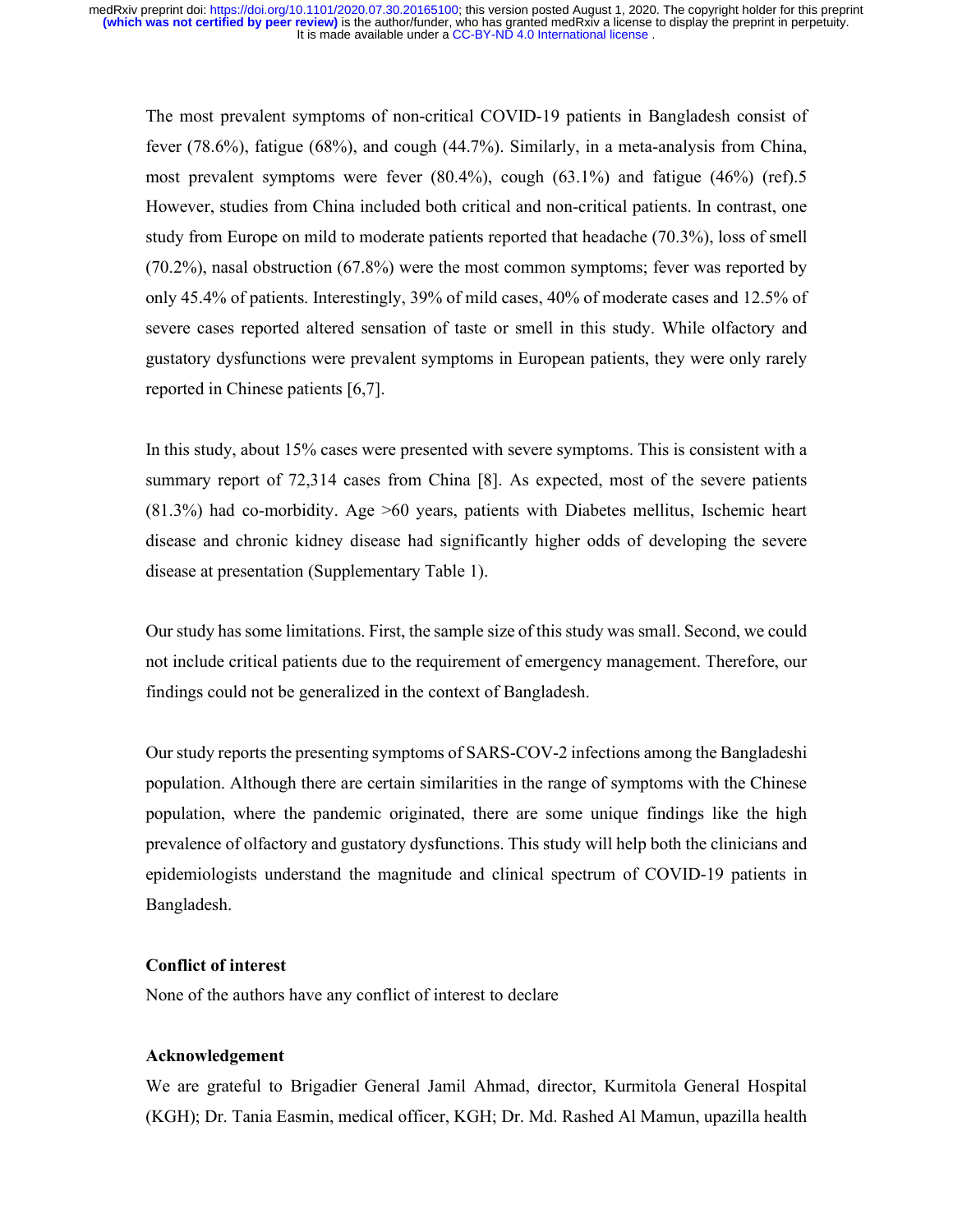It is made available under a CC-BY-ND 4.0 International license. **(which was not certified by peer review)** is the author/funder, who has granted medRxiv a license to display the preprint in perpetuity. medRxiv preprint doi: [https://doi.org/10.1101/2020.07.30.20165100;](https://doi.org/10.1101/2020.07.30.20165100) this version posted August 1, 2020. The copyright holder for this preprint

and family planning officer (UHFPO), Shailkupa, Jhenaidah and Dr. Md. Alamgir, UHFPO, Keshabpur, Jessore for their generous support in data collection.

# **References**

- 1. World Health Organization. Coronavirus disease (COVID-19) situation report-190, 28 July, 2020. https://www.who.int/docs/default-source/coronaviruse/situationreports/20200728-covid-19-sitrep-190.pdf?sfvrsn=fec17314\_2. Accessed July 29, 2020
- 2. Zhai P, Ding Y, Wu X, Long J, Zhong Y, Li Y. The epidemiology, diagnosis and treatment of COVID-19. *Int J Antimicrob Agents*. 2020;55(5):105955. doi:10.1016/j.ijantimicag.2020.105955
- 3. Pan D, Sze S, Minhas JS, et al. The impact of ethnicity on clinical outcomes in COVID-19: A systematic review. *E Clin Med*. 2020:100404. https://doi.org/10.1016/j.eclinm.2020.100404
- 4. World Health Organization, clinical management of COVID-19, interim guidance, 27 May 2020. https://apps.who.int/iris/bitstream/handle/10665/332196/WHO-2019 nCoV-clinical-2020.5-eng.pdf?sequence=1&isAllowed=y. Accessed July 25, 2020.
- 5. Zhu J, Ji P, Pang J, et al. Clinical characteristics of 3062 COVID-19 patients: A meta‐analysis. *J Med Virol.* 2020.J https://doi.org/10.1002/jmv.25884ielong Pang
- 6. Lechien JR, Chiesa‐Estomba CM, Place S, et al. Clinical and epidemiological characteristics of 1420 European patients with mild‐to‐moderate coronavirus disease 2019. *J Intern Med.* 2020. https://doi.org/10.1111/joim.13089
- 7. Lechien JR, Chiesa-Estomba CM, De Siati DR, et al. Olfactory and gustatory dysfunctions as a clinical presentation of mild-to-moderate forms of the coronavirus disease (COVID-19): a multicenter European study. *Eur Arch Otorhinolaryngol*. 2020;277(8):2251-2261. doi:10.1007/s00405-020-05965-1